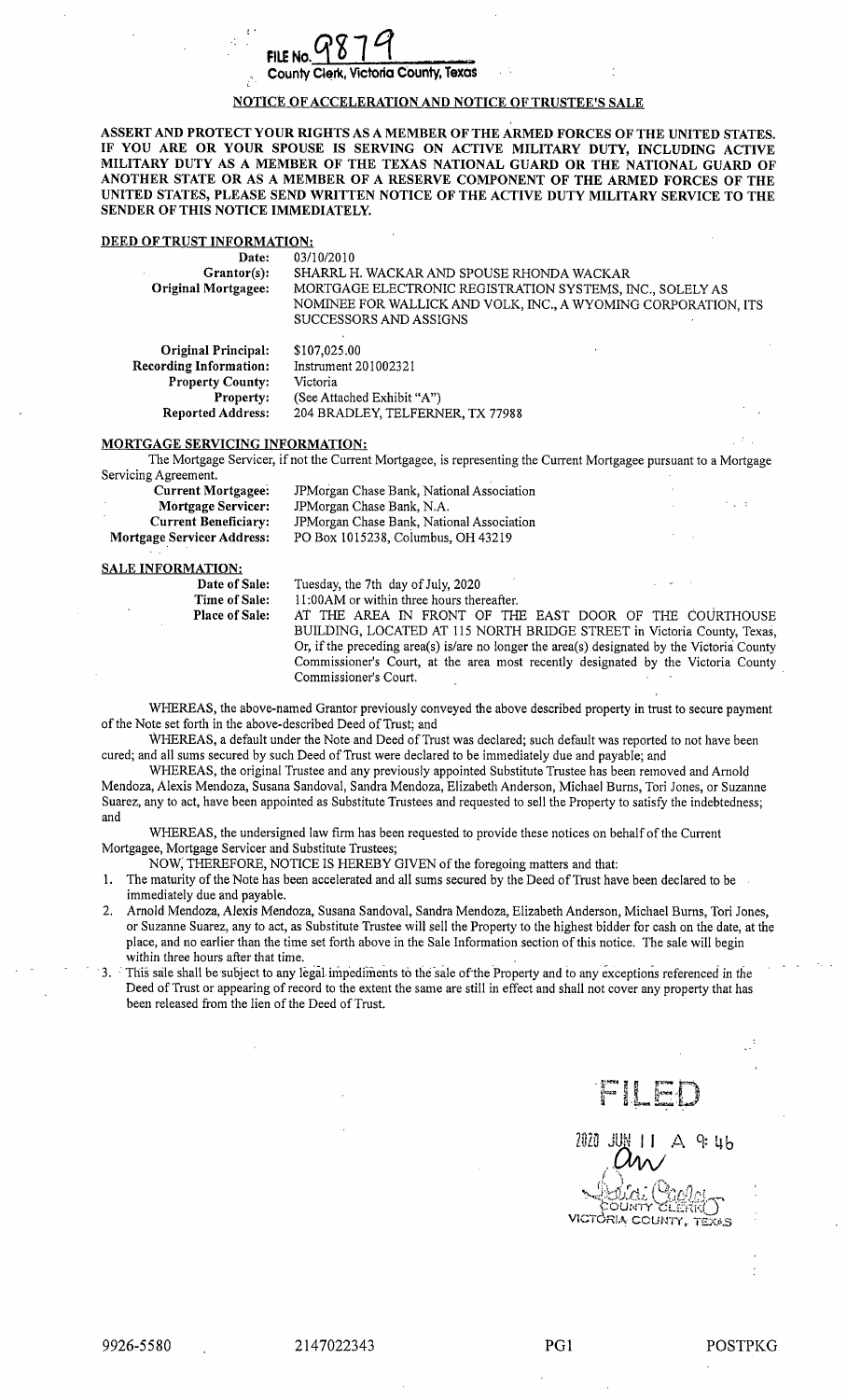4. No warranties, express or implied, including but not limited to the implied warranties of merchantability and fitness for <sup>a</sup> particular purpose shall be conveyed at the sale, save and except the Grantor's warranties specifically authorized by the Grantor in the Deed of Trust. The property shall be offered "AS-IS", purchasers will buy the property "at the purchaser's own risk" and "at his peril", and no representation is made concerning the quality or nature of title to be acquired. Purchasers will receive whatever interest Grantor and Grantor's assigns have in the property, subject to any liens or interests of any kind that may survive the sale. Interested persons are encouraged to consult counsel of their choice prior to participating in the sale of the property.

Substitute Trustee(s): Arnold Mendoza, Alexis Mendoza, Susana Sandoval, Sandra Mendoza, Elizabeth Anderson, Michael Burns, Tori Jones, or Suzanne Suarez, any to act.

Substitute Trustee Address: 14841 Dallas Parkway, Suite 425, Dallas, TX 75254

Document Prepared by: Bonial& Associates, P.C. 14841 Dallas Parkway, Suite 425, Dallas, TX 75254 AS ATTORNEY FOR THE HEREIN IDENTIFIED MORTGAGEE AND/OR MORTGAGE SERVICER

#### Certificate of Posting

I am whose address is 14841 Dallas Parkway, Suite 425, Dallas, TX 75254. I declare<br>under penalty of perjury that on I filed and / or recorded this Notice of Foreclosure Sale at the I filed and / or recorded this Notice of Foreclosure Sale at the office of the Victoria County Clerk and caused it to be posted at the location directed by the Victoria County Commissioners Court.

#### By:

## Exhibit "A"

BEING 0.66 OF AN ACRE SITUATED IN AND A PART OF THE JOHN RICKER SURVEY, ABSTRACT NO. 284, VICTORIA COUNTY, TEXAS, AND KNOWN AS LOT NUMBERS TWELVE ( 12), THIRTEEN ( 13) AND FOURTEEN 14); IN BLOCK NUMBER TWO ( 2), OF VICTORIA PLAZA ( UNRECORDED), AN ADDITION IN VICTORIA COUNTY, TEXAS, AND BEING THE SAME AS THAT CERTAIN 0.66 ACRE TRACT RECORDED IN INSTRUMEN NUMBER 200912350 OF THE OFFICIAL RECORDS OF VICTORIA COUNTY, TEXAS. THIS 0.66 OF AN ACRE IS MORE FULLY DESCRIBED BY METES AND BOUNDS AS FOLLOWS:

BEGINNING AT A IRON ROD FOUND IN THE SOUTHWEST LINE OF BRADLEY STREET FOR THE EAST CORNER OF THIS 0. 66 OF AN ACRE, ALSO BEING THE EAST CORNER OF SAID LOT TWELVE ( 12), BLOCK TWO (2), VICTORIA PLAZA, AND THE NORTH CORNER OF LOT ELEVEN (11), BLOCK TWO (2), VICTORIA PLAZA( OWNED BY MAURILIO HIDALGO);

THENCE, S 53 DEGREES, 45'00" W (BEARING REFERENCE LINE) WITH THE COMMON LINE OF THIS TRACT AND HIDALGO TRACT A DISTANCE OF 119.36 FEET (DEED CALL= 120.00 FEET) TO A IRON ROD FOUND FOR THE SOUTH CORNER OF THIS 0.66 OF AN ACRE;

THENCE, N 36 DEGREES, 24'09" W (DEED CALL= N 36 DEGREES, 15'00" W) WITH THE COMMON LINE OF THIS TRACT AND LOTS 5-2, BLOCK 2, VICTORIA PLAZA A DISTANCE OF 240.00 FEET TO A IRON ROD SET FOR THE WEST CORNER OF THIS 0.66 OF AN ACRE;

THENCE, N 53 DEGREES, 45'01" E WITH THE COMMON LINE OF THIS TRACT AND LOT 15, BLOCK 2, VICTORIA PLAZA, (OWNED BY RICHARD MIKEAL) A DISTANCE OF 120.00 FEET TO A IRON ROD SET FOR THE NORTH CORNER OF THIS 0.66 OF AN ACRE;

THENCE, S 36 DEGREES, 15' 00" E WITH THE SOUTHWEST LINE OF BRADLEY STREET A DISTANCE OF 240. 00 FEET TO THE PLACE OF BEGINNING, CONTAINING WITHIN THESE METES AND BOUNDS 0.66 OF AN ACRE.

Return to: Bonial& Associates, P.C., 14841 Dallas Parkway, Suite 425, Dallas, TX 75254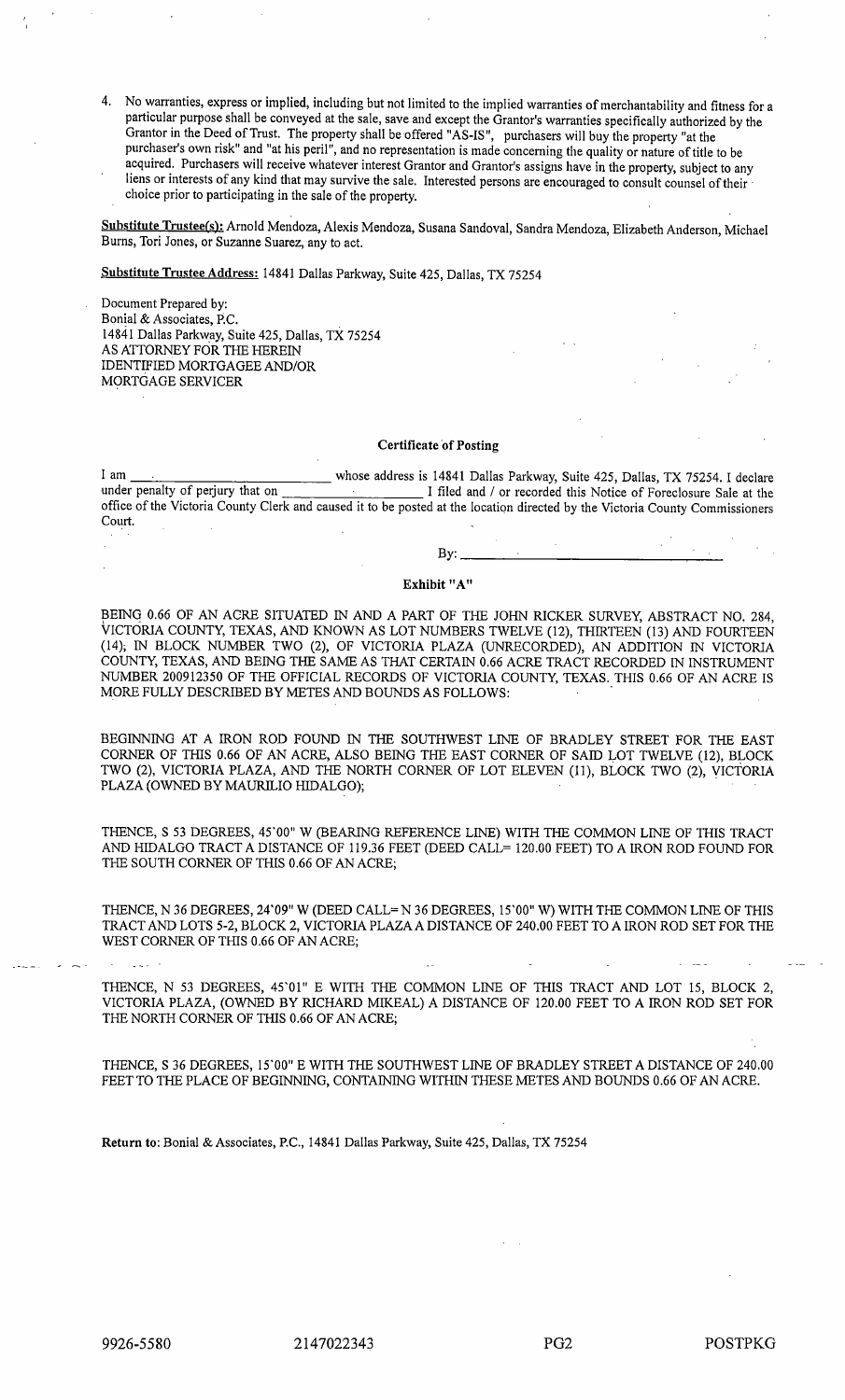988 County Cle ... Victoria Learnty, Texas

FILE No.

# Notice of Foreclosure Sale

 $FILED_{U}$ 

2020 JUN 11 A II: 11

June 11, 2020

## Deed of Trust

| of Trust                         |                                                                                                                                                                                                                                                                                                                                                                                               |                |
|----------------------------------|-----------------------------------------------------------------------------------------------------------------------------------------------------------------------------------------------------------------------------------------------------------------------------------------------------------------------------------------------------------------------------------------------|----------------|
| Dated:                           | August 8, 2016                                                                                                                                                                                                                                                                                                                                                                                | COUNTY COMPANY |
| Grantor:                         | Bryan M. Wagner                                                                                                                                                                                                                                                                                                                                                                               |                |
| Trustee:                         | Loretta Williams                                                                                                                                                                                                                                                                                                                                                                              |                |
| Lender:                          | Texas Dow Employees Credit Union                                                                                                                                                                                                                                                                                                                                                              |                |
| Recorded in:                     | Filed of record under clerk's file number 201608860 of the real<br>property records of Victoria County, Texas, as modified by<br>Instrument Number 201803476 of the real property records of<br>Victoria County, Texas, as corrected by Instrument Number<br>201913678 of the real property records of Victoria County, Texas                                                                 |                |
| Legal Description:               | Being Lot Number Eleven (11), in Block Number Three (3), of<br>Highland Hills Subdivision Section III Phase I, an addition to the<br>City of Victoria, Victoria County, Texas, according to the<br>established map and plat of said addition of record in Volume 8,<br>Page 141-A of the Plat Records of Victoria County, Texas, to<br>which reference is here made for descriptive purposes. |                |
| Property Address:                | 115 Andrew Dr., Victoria, Texas 77904                                                                                                                                                                                                                                                                                                                                                         |                |
| Secures:                         | Adjustable Rate Note ("Note") in the original principal amount of<br>\$200,850.00, executed by Bryan M. Wagner ("Borrower"), and as<br>modified by Instrument Number 201803476 of the real property<br>records of Victoria County, Texas, as corrected by Instrument<br>Number 201913678 of the real property records of Victoria<br>County, Texas, and payable to the order of Lender        |                |
| Property:                        | The real property, improvements, and personal property described<br>in and mortgaged in the Deed of Trust, including the real property<br>described therein and all rights and appurtenances thereto                                                                                                                                                                                          |                |
| <b>Substitute Trustee:</b>       | Jacquelyn D. McAnelly, M. H. Cersonsky, John C. Landon.                                                                                                                                                                                                                                                                                                                                       |                |
| Substitute Trustee's<br>Address: | 1770 St. James Place, Suite 150, Houston, Texas 77056                                                                                                                                                                                                                                                                                                                                         |                |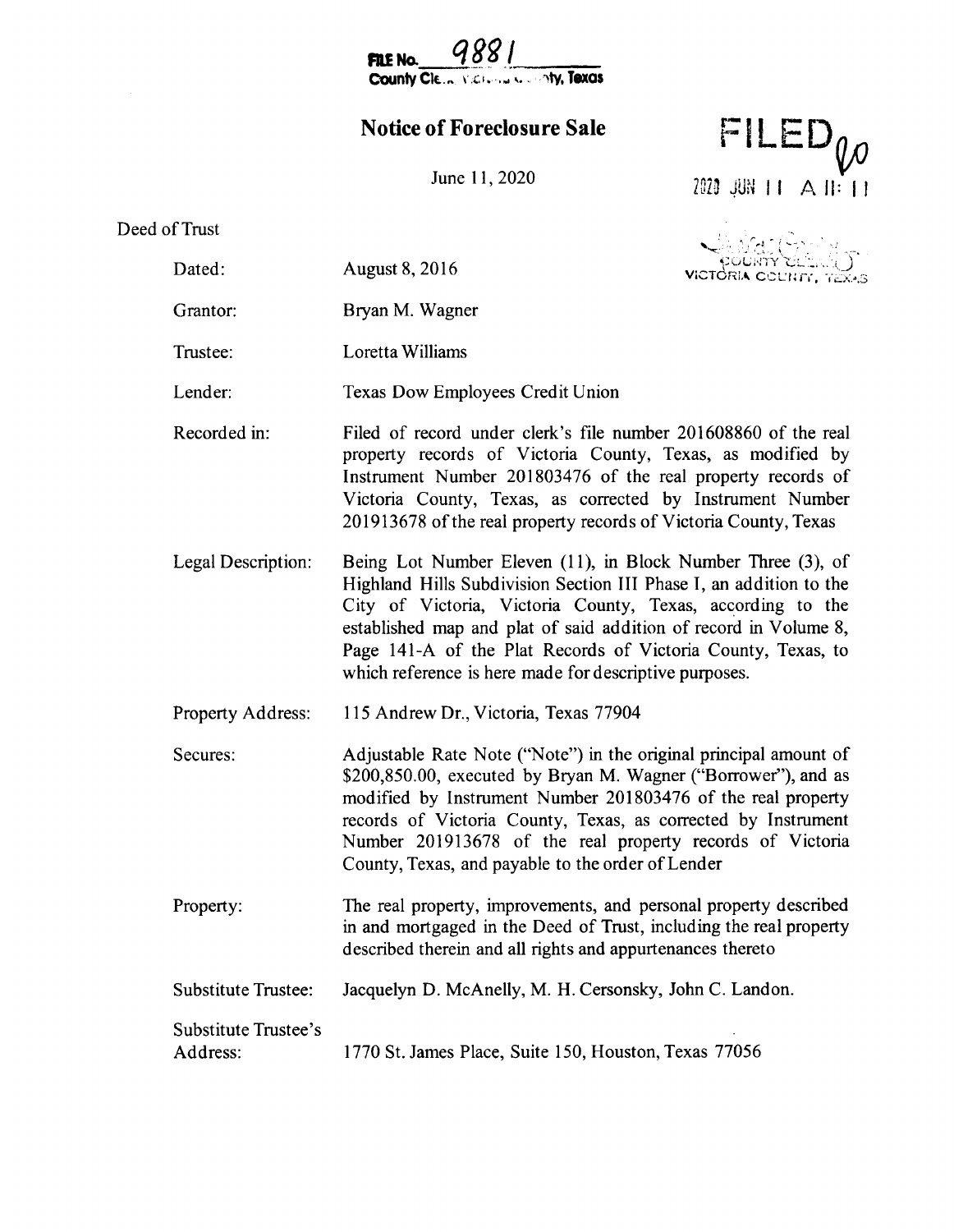| Foreclosure Sale: |                                                                                                                                                                                                                              |
|-------------------|------------------------------------------------------------------------------------------------------------------------------------------------------------------------------------------------------------------------------|
| Date:             | July 7, 2020                                                                                                                                                                                                                 |
| Time:             | The sale of the Property will be held between the hours of 10:00<br>a.m. and 4:00 p.m. local time; the earliest time at which the<br>Foreclosure Sale will begin is 10:00 a.m. and not later than<br>three hours thereafter. |
| Place:            | Victoria County Courthouse, 115 N. Bridge St., Victoria TX,<br>77901, area in front of east door of courthouse facing North Bridge<br>Street.                                                                                |

Terms of Sale: The Foreclosure Sale will be conducted as a public auction and the Property will be sold to the highest bidder for cash, except that Lender's bid may be by credit against the indebtedness secured by the lien of the Deed of Trust.

Default has occurred in the payment of the Note and in the performance of the obligations of the Deed of Trust. Because of that default, Lender, the owner and holder of the Note, has requested Substitute Trustee to sell the Property.

The Deed of Trust may encumber both real and personal property. Formal notice is hereby given of Lender's election to proceed against and sell both the real property and any personal property described in the Deed of Trust in accordance with Lender's rights and remedies under the Deed of Trust and section 9.604(a) of the Texas Business and Commerce Code.

Therefore, notice is given that on and at the Date, Time, and Place for the Foreclosure Sale described above, Substitute Trustee will sell the Property in accordance with the Terms of Sale described above, the Deed of Trust, and applicable Texas law.

If Lender passes the Foreclosure Sale, notice of the date of any rescheduled foreclosure sale will be reposted and refiled in accordance with the posting and filing requirements of the Deed of Trust and the Texas Property Code.

The Foreclosure Sale will be made expressly subject to any title matters set forth in the Deed of Trust, but prospective bidders are reminded that by law the Foreclosure Sale will necessarily be made subject to all prior matters of record affecting the Property, if any, to the extent that they remain in force and effect and have not been subordinated to the Deed of Trust. For the avoidance of doubt, the Foreclosure Sale will not cover any part of the Property that has been released of public record from the lien and/or security interest of the Deed of Trust by Lender. Prospective bidders are strongly urged to examine the applicable property records to determine the nature and extent of such matters, if any.

Pursuant to section 51.009 of the Texas Property Code, the Property will be sold "AS IS," without any expressed or implied warranties, except as to the warranties (if any)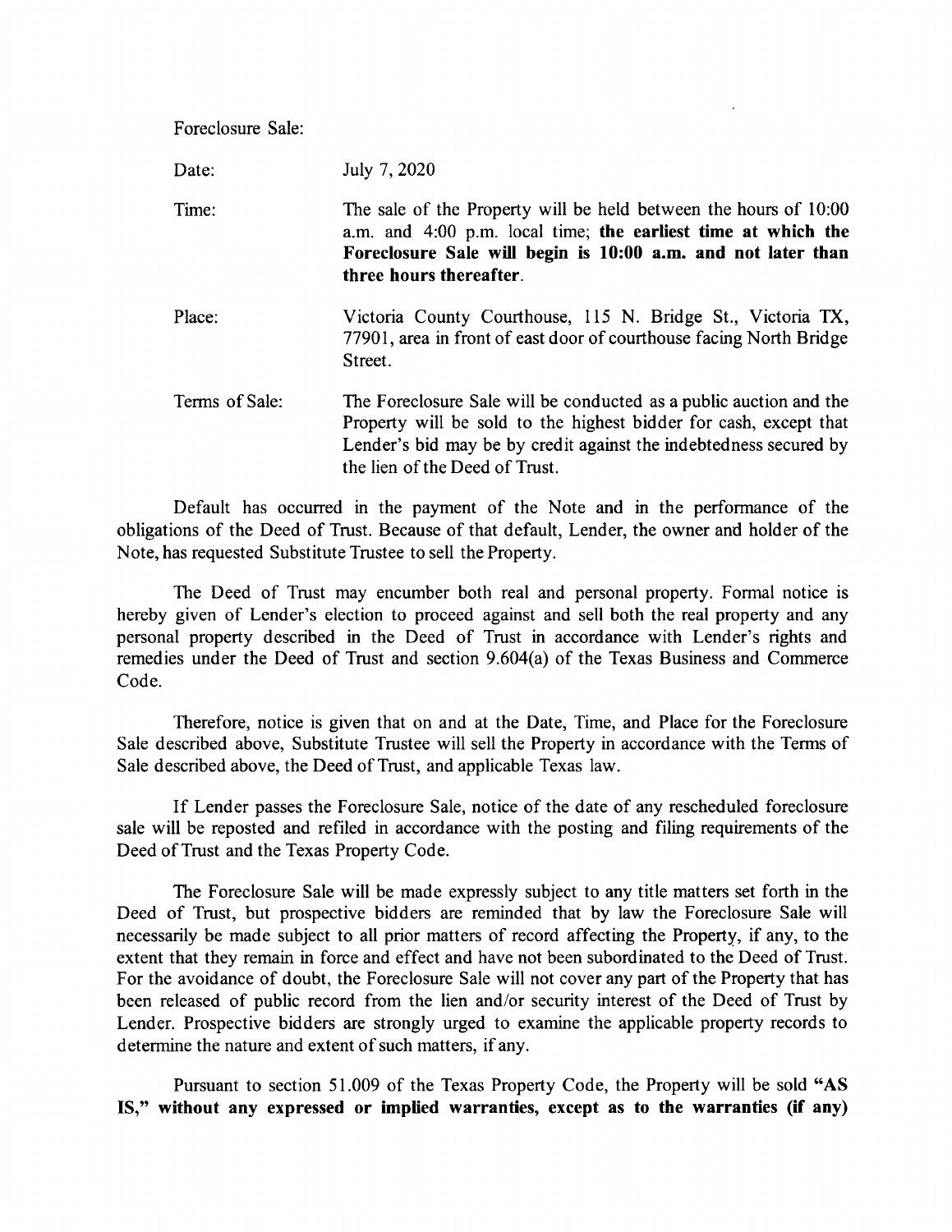provided for under the Deed of Trust. Prospective bidders are advised to conduct an independent investigation of the nature and physical condition of the Property.

Pursuant to section 51.0075(a) of the Texas Property Code, Substitute Trustee reserves the right to set further reasonable conditions for conducting the Foreclosure Sale. Any such further conditions shall be announced before bidding is opened for the first sale of the day held by Substitute Trustee.

Assert and protect your rights as a member of the armed forces of the United States. If you are or your spouse is serving on active military duty, including active military duty as a member of the Texas National Guard or the National Guard of another state or as a member of a reserve component of the armed forces of the United States, please send written notice of the active duty military service to the sender of this notice immediately.

Facquelyn D. McAnelly, Substitute Trustee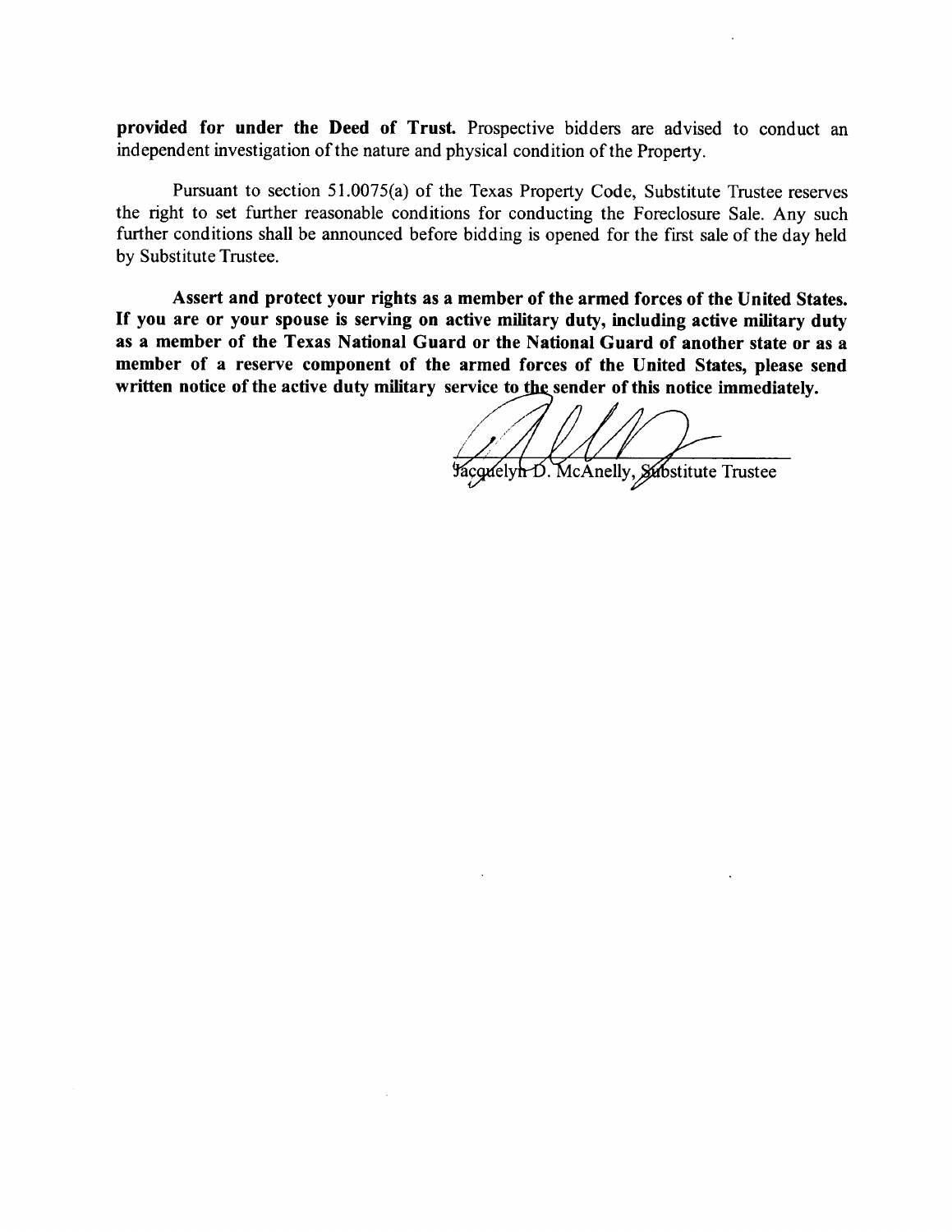# FILE No.

County Clerk, Victoria County, Texas

## NOTICE OF SUBSTITUTE TRUSTEE'S SALE

WHEREAS, by that one certain Deed of Trust dated October 5, 2015, recorded<br>Whereas, by that these is the official December 5 listenic Certain Texes (the under Document No. 201511068, in the Official Records of Victoria County, Texas (the Deed of Trust"), to which record reference is.here made;for all purposes, Eric Ordonez hereinafter called the " Mortgagor" whether one or more) granted, sold and conveyed to the Trustee named therein the real property described in Exhibit " A" attached hereto and made a part hereof for all purposes (said real property, together with any and all appurtenances, improvements and fixtures of any kind located thereon or pertaining thereto, and together with any personal property located thereon or pertaining thereto to the extent such personal property is described in and covered by the Deed of Trust, being collectively referred to herein as the " Property"), in order to secure payment of that one certain promissory note dated October 5, 2015, in the original principal sum of 49,440.00 executed by Eric Ordonez and made payable to the order of Texas Dow Employees Credit Union (said promissory note, as modified or extended by any modifications or extensions thereof, being herein referred to as the " Note"), and payment of any and all other indebtedness secured by and described in the Deed of Trust; and,

WHEREAS, Texas Dow Employees Credit Union ("Beneficiary") is the legal owner and holder of the Note and the beneficiary of the Deed of Trust; and

WHEREAS, pursuant to authority granted in the Deed of Trust, Beneficiary did appoint and designate the undersigned whose street address is 6700 N. New Braunfels Avenue, San Antonio, Texas 78209, as Substitute Trustee to act under the Deed of Trust instead of the original Trustee named therein; and

WHEREAS, the Note is in default and the entire unpaid balance thereof is due and payable and Beneficiary has demanded payment from the Mortgagor and intends to have the power of sale set forth in the Deed of Trust enforced; and

WHEREAS, Beneficiary has directed the undersigned, as Substitute Trustee, to enforce the power of sale granted under the Deed of Trust over the Property for the purpose of collecting the indebtedness secured thereby, after giving notice of the time, place and terms of such sale and of the property to be sold in compliance with the terms <sup>1</sup> of the Deed of Trust and the laws of the State of Texas;

NOW, THEREFORE, KNOW ALL MEN BY THESE PRESENTS:

THAT I, Jo Woolsey, Bob Frisch, Janice Stoner, Jodi Steen, James L. Hollerbach, Substitute Trustee, hereby give notice that, after due publication of this Notice by posting it at the courthouse door of Victoria County, Texas at least twenty-one 21) days preceding the date of the foreclosure sale of the Property ( as stated below), and after having filed this Notice in the Foreclosure Records of Victoria County, Texas, at least twenty-one (21) days preceding the date of such sale, and after having given written notice at least twenty-one (21) days preceding the date of such sale by certified mail to each debtor obligated to pay the Note and the indebtedness secured by the Deed of Trust at the address of each such debtor according to the records of

I •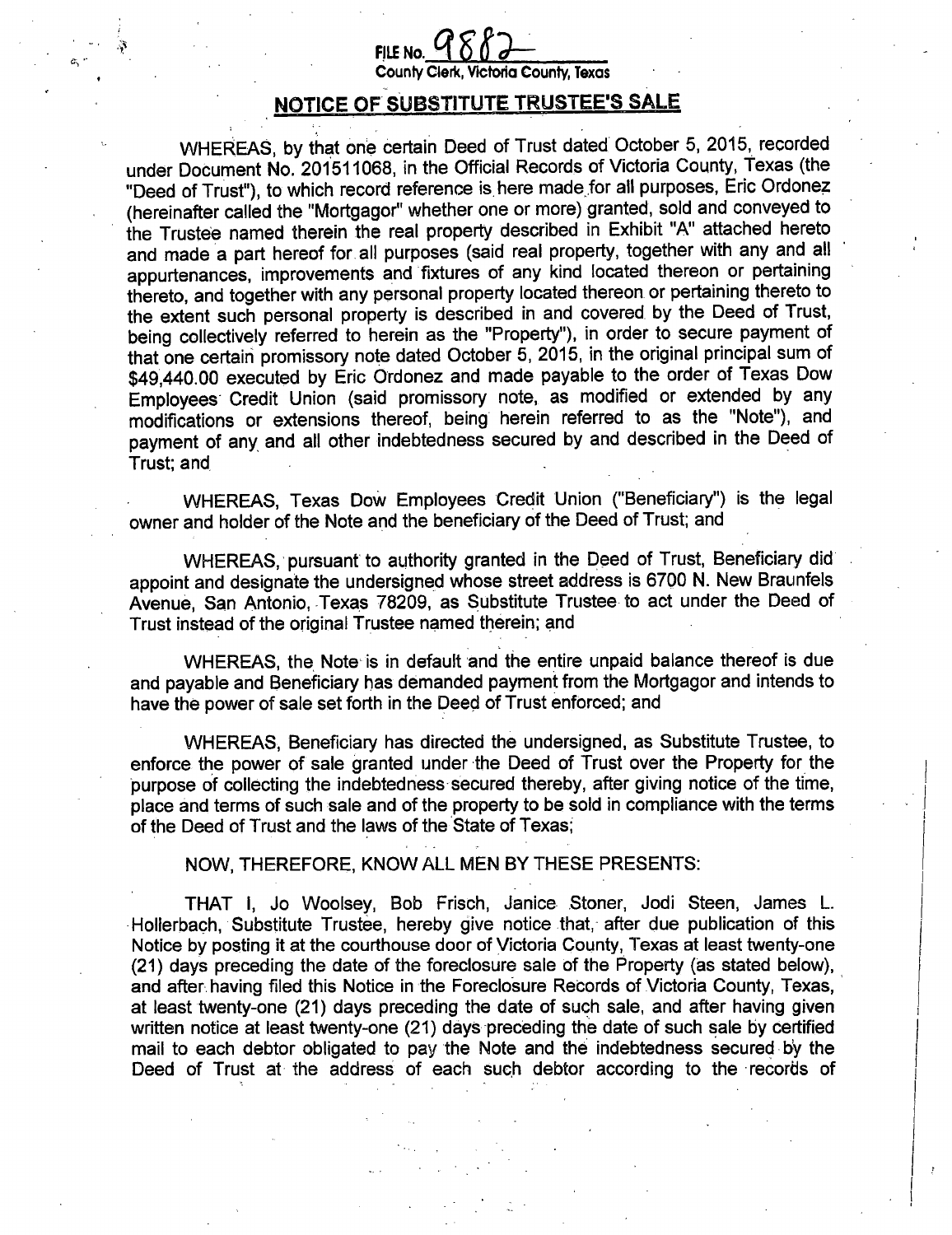Beneficiary as required by the Deed of Trust and the laws of the State of Texas, I will sell the Property at public auction to the highest bidder or bidders for cash at the area in front of the East door of the Victoria County Courthouse building located at 115 N. Bridge Street, Victoria County, Texas or as designated by the Commissioners Court of that county, at 11:00 a.m. (at the earliest), or within three (3) hours thereafter, on July 7, 2020, that being the first Tuesday of that month.

Assert and protect your rights as a member of the armed forces of the United States. If you are or your spouse is serving on active military duty, including active military duty as a member of the Texas National Guard or the National Guard of another state or as a member of a reserve component of the armed forces of the United States, please send written notice of the active duty military service to the sender of this notice immediately. The sender of the Notice is Diann M. Bartek and can be notified of the active duty military service at 112 E. Pecan, Ste. 1800. San Antonio, Texas 78205.

Executed in multiple originals on this  $I_1$  day of June, 2020.

Jo Woolseyy Bob Frisch, Janice Ster<br>J<del>odi Steenvor James L. Hollerbach,</del> Substitute Trustee 6700 N. New Braunfels Avenue, San Antonio, Texas 78209

STATE OF TEXAS COUNTY OF VICTORIA §

§ §

Alloe

This instrument was acknowledged before me on the  $/5$ day of June, 2020, by Jo Woolsey) Bob Frisch, Janice Stoner, Jodi Steen, or James L. Hollerbach, Substitute Trustee, on behalf of said Trust.

JODI RANAE STEEN<br>My Notary ID # 7177306 **Mary Public, State of Texas** Expires November 14, 2020

 $\bar{a}^{\prime\prime}$ Mt, JUN <sup>15</sup> A 9• <sup>15</sup> <sup>I</sup>

VICTORIA COUNTY.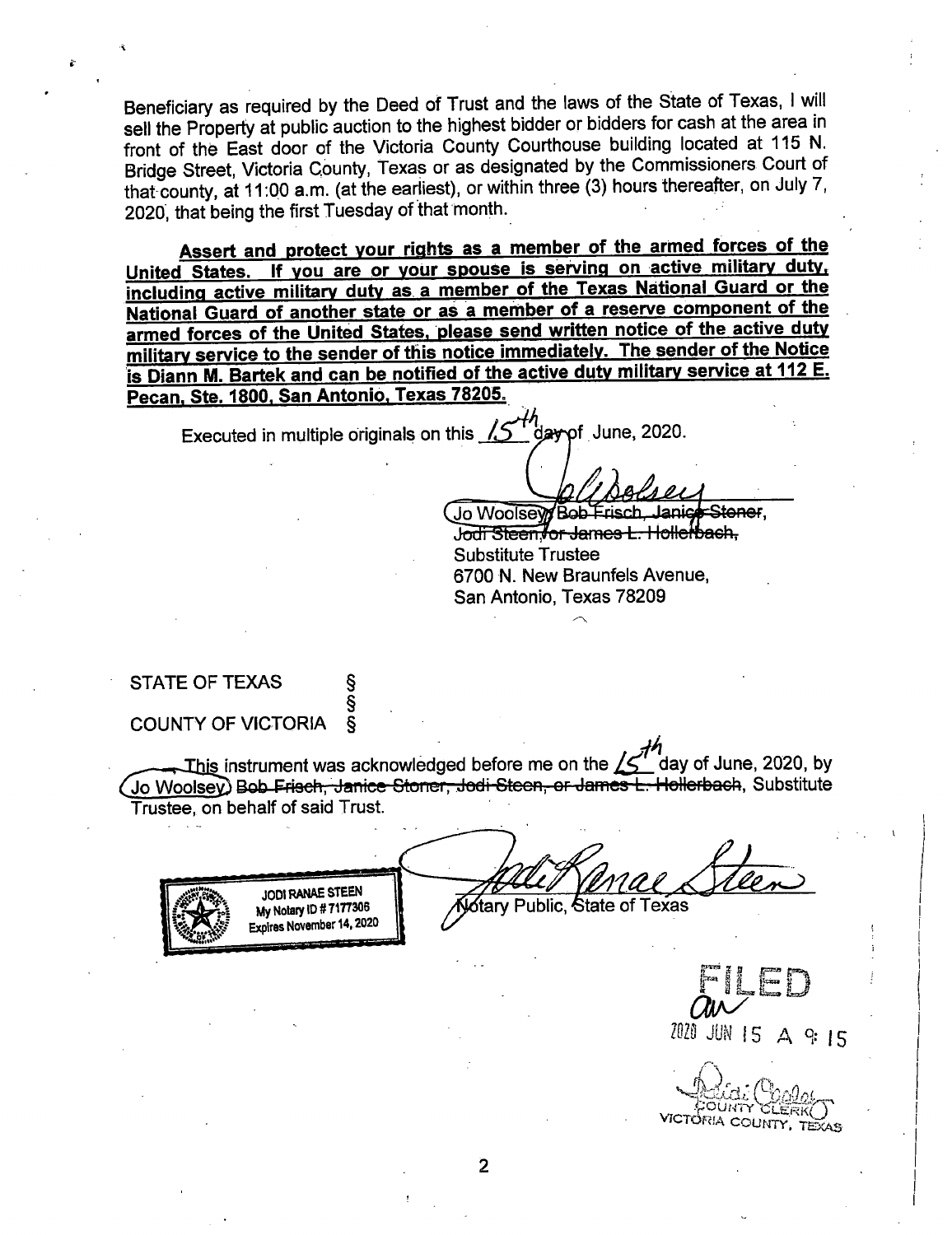## <u>PROPERTY DESCRIPTION</u>

## TRACT I:

Being Lot Number One (1), in Block Number One (1), of C. AND M. ESTATES SUBDIVISION NO. 3, an addition to the City of Victoria, Victoria County, Texas, according to the established map and plat of said addition of record in Volume 8, Page according to the established map and plat of said addition of record in Volume 8, Page 120-A of the Plat Records of Victoria County, Texas, to which reference is here made for descriptive purposes.

## TRACT II:

BEING <sup>a</sup> 3. 92 acre tract of land situated in Farm Lot 2, Block 1, Range 7, East Above Town of the Original Four League Grant to the Town of Victoria, Victoria County, Texas, and being that certain 3. 92 acre tract of land as conveyed from Cecil W. Crouch and Monica Rosenquest to Monica Ambriz according to instrument recorded in Instrument No. 200610963 of the Official. Public Records of Victoria County, Texas, said 3. 92 acre tract of land being more fully described by metes and bounds as follows:

BEGINNING at a concrete monument found on south right-of-way Hanselman Road right-of-way varies), and marking the northeast corner of that certain 3. 44 acre tract of land as conveyed to Rudy Hernandez, Sr. and Rudy Hernandez, Jr. according to. instrument recorded in Instrument No. 200102111 of the Official Public Records of Victoria County, Texas, and the northwest corner of the herein described tract;

THENCE, North 83°43'34" East (North 85°00'00" East), a distance of 171.36 feet (170.97 feet) to a 5/8" steel rebar with "B&F" cap found on the south right-of-way of said Hanselman Road, and marking the northeast corner of the herein described tract;

THENCE, South 05°53'26" East (South 04°37'00" East), passing a 5/8" steel rebar with "B&F" cap found on the south right-of-way of said Hanselman Road and marking the northeast corner of Lot 1, Block <sup>1</sup> of C. and M. Estates Subdivision No. 3 according to plat recorded in Volume 8, Page 120-A of the plat Records of Victoria County, Texas, at a distance of 9.70 feet (9.70 feet), and continuing for a total distance of 904.88 feet (906.00<sup>"</sup>) to a 5/8" steel rebar set on the north line of Lot 1, Block 1 of Escalante Subdivision according to plat recorded in Volume 7, Page 35-A, and marking the upper southeast corner of the herein described tract;

THENCE, South 83°43'34" West (South 85°00'00" West) continuing along the north line of Lot 1, Block <sup>1</sup> of said Escalante Subdivision, a distance of 164. 83 feet ( 164. 41 feet) to a concrete monument found marking the northwest corner of Lot <sup>1</sup> of said Escalante Subdivision, and marking an interior corner of the herein described tract;

THENCE, South 04°59'45" East (South 03°46'00" East), a distance of 495.66 feet 494. 72 feet) to a concrete monument found on the north right-of-way of North Street (55.6 foot right-of-way), and marking the southwest corner of Lot 1 of said Escalante Subdivision, and marking the lower southeast corner of the herein described tract;

## EXHIBIT "A"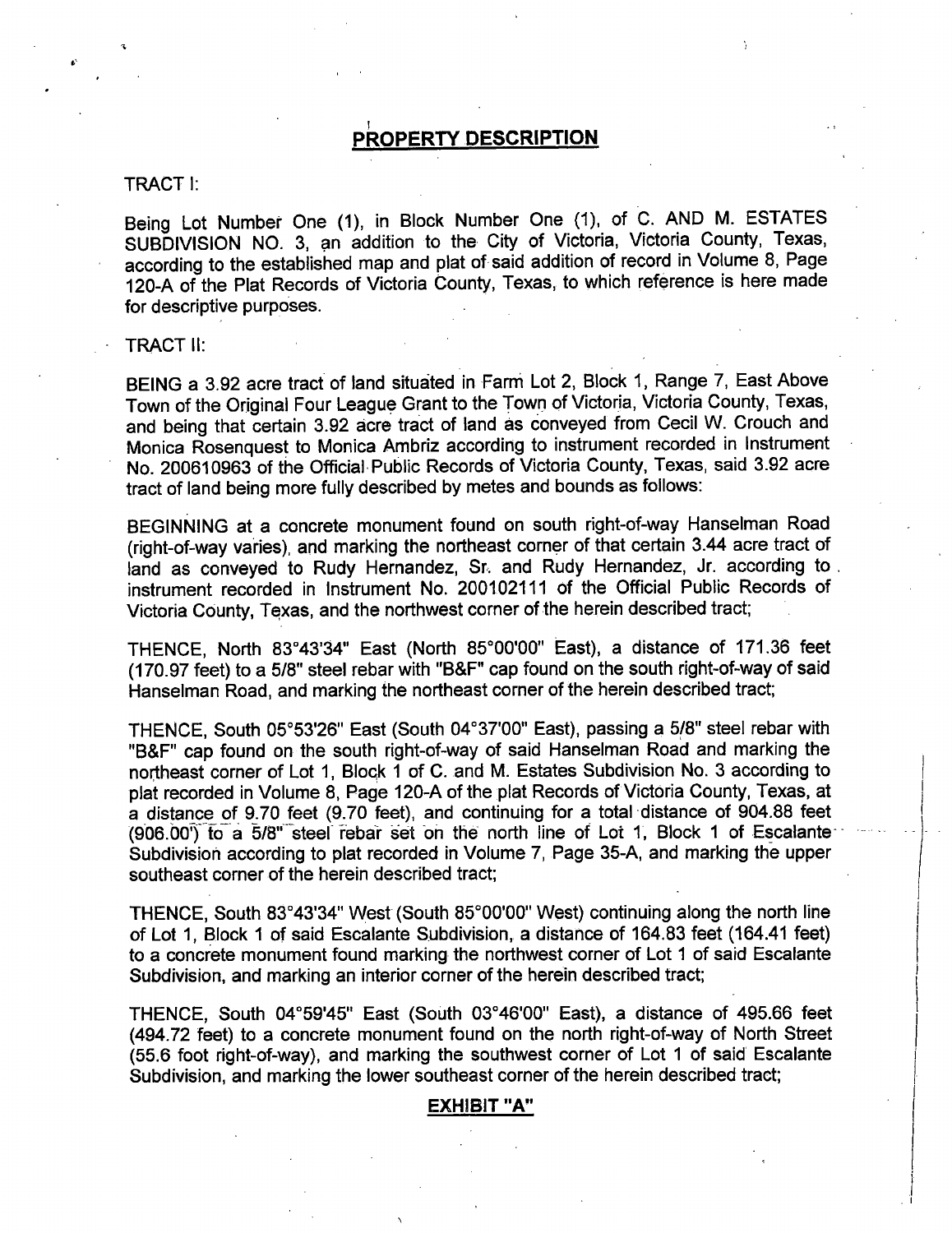THENCE, North 69°03'04" West (North 69°06'00" West), a distance of 21.76 feet (22.00 feet) to a concrete monument 'on the north right-of-way of said North Street, and marking the southeast corner of Lot 1, Block <sup>1</sup> of A.J. Gonzales Subdivision No. 1 according to instrument recorded in Volume 8, Page 127-A of the Plat Records of Victoria County, Texas, and marking the southwest Corner of the herein described tract;

THENCE, North 05°02'26" West (North 03°46'00" West), a distance of 1390.76 feet 1391. 30 feet) to the POINT OF BEGINNING, 'CONTAINING within these metes and bounds a 3. 92 acre tract of land, more or less.

All set 5/8 inch diameter steel rebar marked with yellow plastic cap stamped "URBAN SURVEYING, INC."

Basis of bearing is based on the Texas State Plane Coordinate System ( NAD 83), South Central Zone (4204).

## EXHIBIT "A"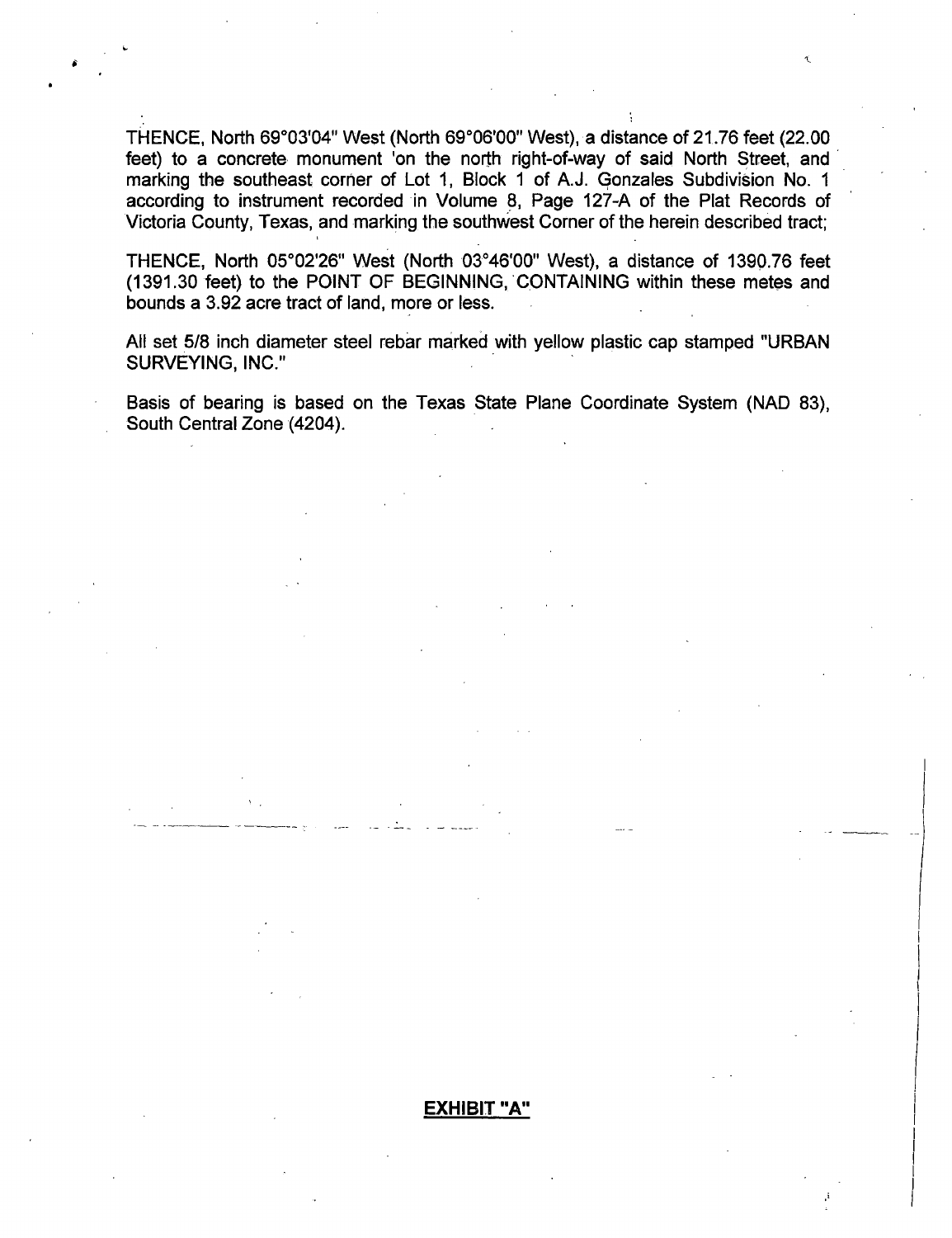9883 FILE No. County Clerk, Victoria County, Texas

## **Notice of Trustee's Sale**

FILE 2020 JUN 15 A 10:39

 $: \widehat{\mathbb{C}} \cap \mathbb{C}$ 

IA COUNTY, TEXAS

ilemi()

Date: June 15, 2020

- Trustee: Jose Alberto Flores 3502 Wildwood Victoria, TX 77901
- Lender: David L. Rhode 410 Charleston Dr. Victoria, TX 77904

Deed of Trust

Date: November 28, 2016

Grantor: Israel Rodriguez and Sarah Morris Avila 1003 Fillmore Victoria, TX 77901

Lender: David L. Rhode 410 Charleston Dr. Victoria, TX 77904

Recording information: County Clerk No. 201900658, Victoria County, Texas

Property:

1003 E. Fillmore: BEING Lot Number Seven (7), in Block Number Two (2), of BLUE RIDGE ADDITION, an addition to the City of Victoria, Victoria County, Texas

County: Victoria County, Texas

Date of Sale: July 7, 2020

Time of Sale: 12:30 PM

Place of Sale: Area in front of the east door of the Victoria County Courthouse building located at 115 North Bridge Street, Victoria, Texas.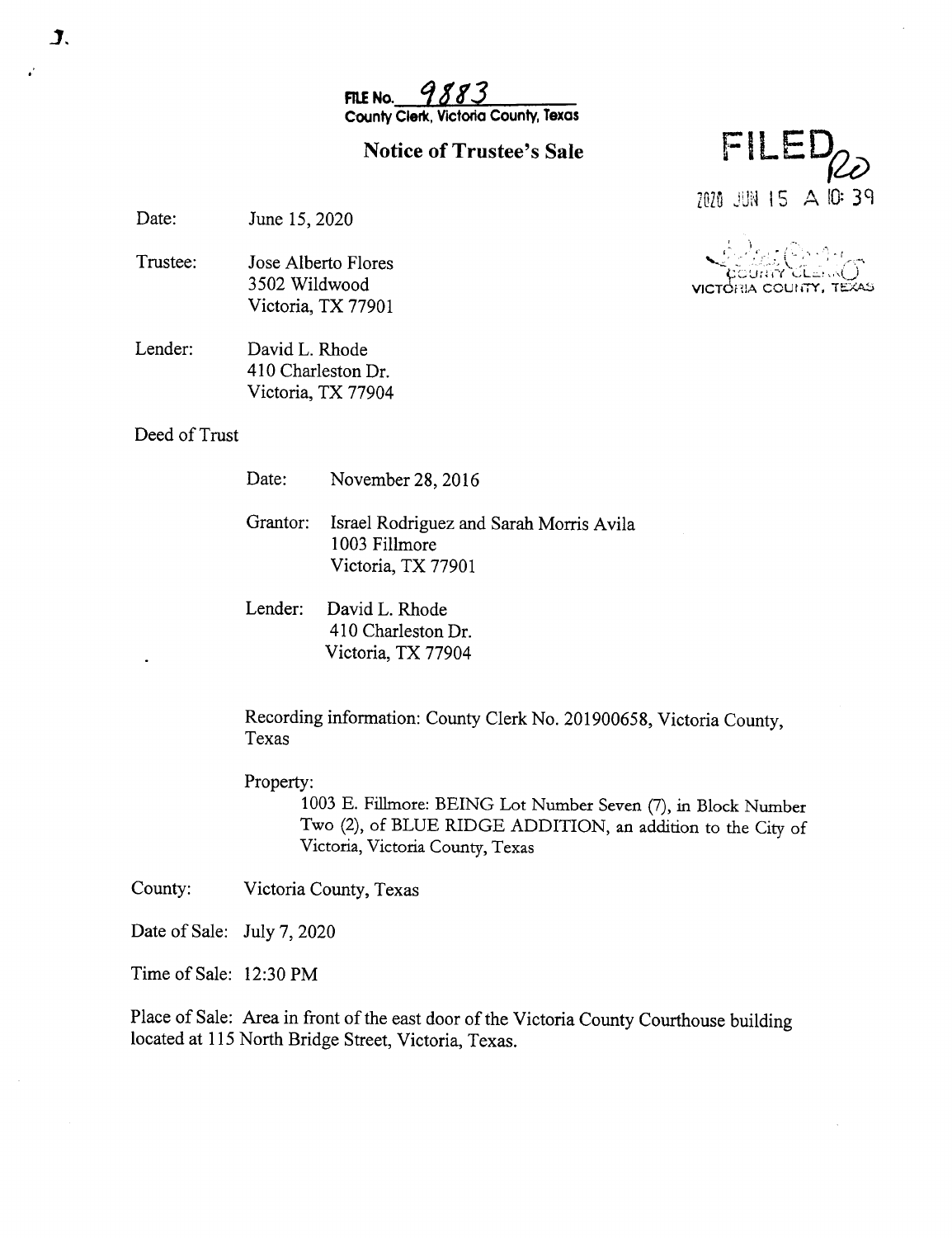Lender has appointed Jose Alberto Flores as Substitute Trustee under the Deed of Trust. Lender has instructed Trustee to offer the Property for sale toward the satisfaction of the Note.

Notice is given that on the Date of Sale, Trustee will offer the Property for sale at public auction at the Place of Sale, to the highest bidder for cash, Purchasers are buying the property AS IS, without any warranty on the part of the Seller, either written or implied. The earliest time the sale will occur is the Time of Sale, and the sale will be conducted no later than three hours thereafter.

## **NOTICE**

Assert and protect your rights as a member of the armed forces of the United States. If you are or your spouse is serving on active duty, including active military duty as a member of the Texas National Guard or the National Guard of another state or as a member of a reserve component of the armed forces of the United States, please send written notice of the active duty military service to the sender of this notice immediately.

NOTICE OF CONFIDENTIALITY RIGHTS: IF YOU ARE A NATURAL PERSON, YOU MAY REMOVE OR STRIKE ANY OR ALL OF THE FOLLOWING INFORMATION FROM ANY INSTRUMENT THAT TRANSFERS AN INTEREST IN REAL PROPERTY BEFORE IT IS FILED FOR RECORD IN THE PUBLIC RECORDS: YOUR SOCIAL SECURITY NUMBER OR YOUR DRIVER'S LICENSE NUMBER.

Jose Alberto Flores

Trustee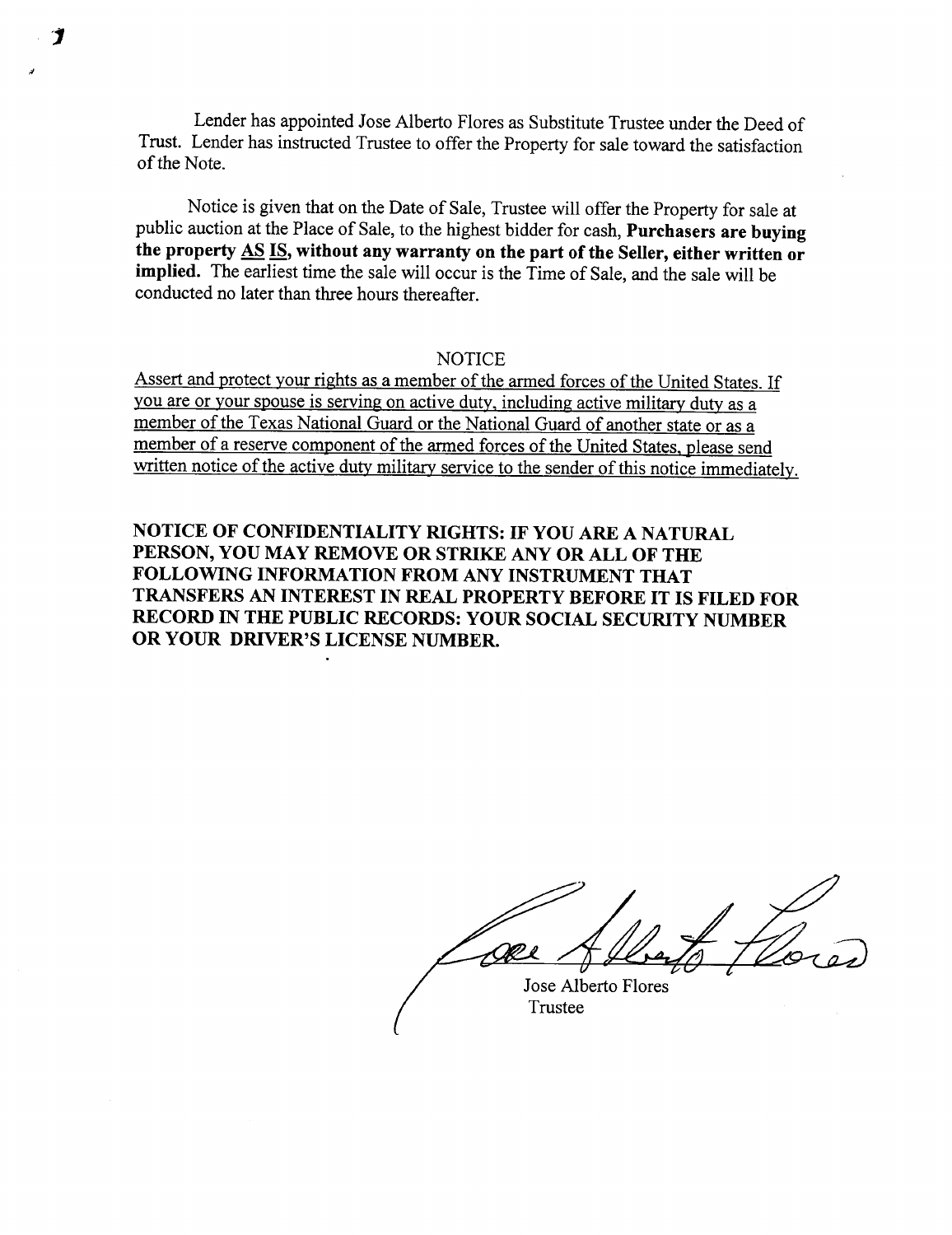FILE NO.  $9884$ 

County Clerk, Victoria County, Texas

## NOTICE OF SUBSTITUTE TRUSTEE'S SALE

## THIS INSTRUMENT APPOINTS THE SUBSTITUTE TRUSTEE(S) IDENTIFIED TO SELL THE PROPERTY DESCRIBED IN THE SECURITY INSTRUMENT IDENTIFIED IN THIS NOTICE OF SALE. THE PERSON SIGNING THIS NOTICE IS THE ATTORNEY OR AUTHORIZED AGENT OF THE MORTGAGEE OR MORTGAGE SERVICER.

Victoria County Texas Home Equity Security Instrument

| Date of Security Instrument:   | July 20, 2007                                                                                                                                                                                                                                                |
|--------------------------------|--------------------------------------------------------------------------------------------------------------------------------------------------------------------------------------------------------------------------------------------------------------|
| Amount:                        | \$46,351.30                                                                                                                                                                                                                                                  |
| $G \text{rantor}(s)$ :         | ALBERT HERNANDEZ, DOROTHY HERNANDEZ,<br>HUSBAND AND WIFE                                                                                                                                                                                                     |
| Original Mortgagee:            | CITIFINANCIAL, INC.                                                                                                                                                                                                                                          |
| Current Mortgagee:             | WILMINGTON SAVINGS FUND SOCIETY, FSB, AS                                                                                                                                                                                                                     |
| Original Trustee:              | TRUSTEE OF STANWICH MORTGAGE LOAN TRUST A<br><b>M BERNSEN</b>                                                                                                                                                                                                |
| Mortgage Servicer and Address: | Carrington Mortgage Services, LLC<br>1600 South Douglass Road, Suite 200-A<br>Anaheim, California 92806                                                                                                                                                      |
| Recording Information:         | Recorded on 7/27/2007, as Instrument No. 200709727 Victoria<br>County, Texas                                                                                                                                                                                 |
| Legal Description:             | LOT TWELVE (12), BLOCK THREE (3), IN THE TOWN<br>OF PLACEDO, VICTORIA COUNTY, TEXAS.<br>ACCORDING TO THE ESTABLISHED MAP AND PLAT<br>OF SAID TOWN OF RECORD IN THE MAP AND PLAT<br>RECORDS IN VICTORIA COUNTY, TEXAS RECORDED<br>IN BOOK NUMBER 250, PAGE 99 |
| Date of Sale:                  | 7/7/2020                                                                                                                                                                                                                                                     |
| Earliest Time Sale Will Begin: | 11:00 AM                                                                                                                                                                                                                                                     |

Place of Sale: The foreclosure sale will be conducted in the area designated by the Victoria County Commissioners Court pursuant to Section 51. 002 of the Texas Property Code as the place where foreclosures sales are to take place, or if no place is designated by the Commissioners Court, the sale will be conducted at the place where the Notice of Trustee's Sale was posted.

WHEREAS, an Default Order was entered on 8/12/2019, under Cause No. 18-10-83431-C, in the 267th Judicial District Judicial District Court of Victoria County, Texas;

WHEREAS, in my capacity as attorney for the Mortgagee and/or Its Mortgage Servicer, and pursuant to Section 51. 0076 of the Texas Property Code, I HEREBY APPOINT AND DESIGNATE ARNOLD MENDOZA, ALEXIS MENDOZA, SUSANA SANDOVAL, SANDRA MENDOZA, ELIZABETH ANDERSON, PAUL A. HOEFKER, ROBERT L. NEGRIN or either one of them, as Substitute Trustee, to act, either singly or jointly, under and by virtue of said Deed of Trust and hereby request said Substitute Trustees, or any one of them to sell the property in said Deed of Trust described and as provided therein. The address for the Substitute Trustee as required

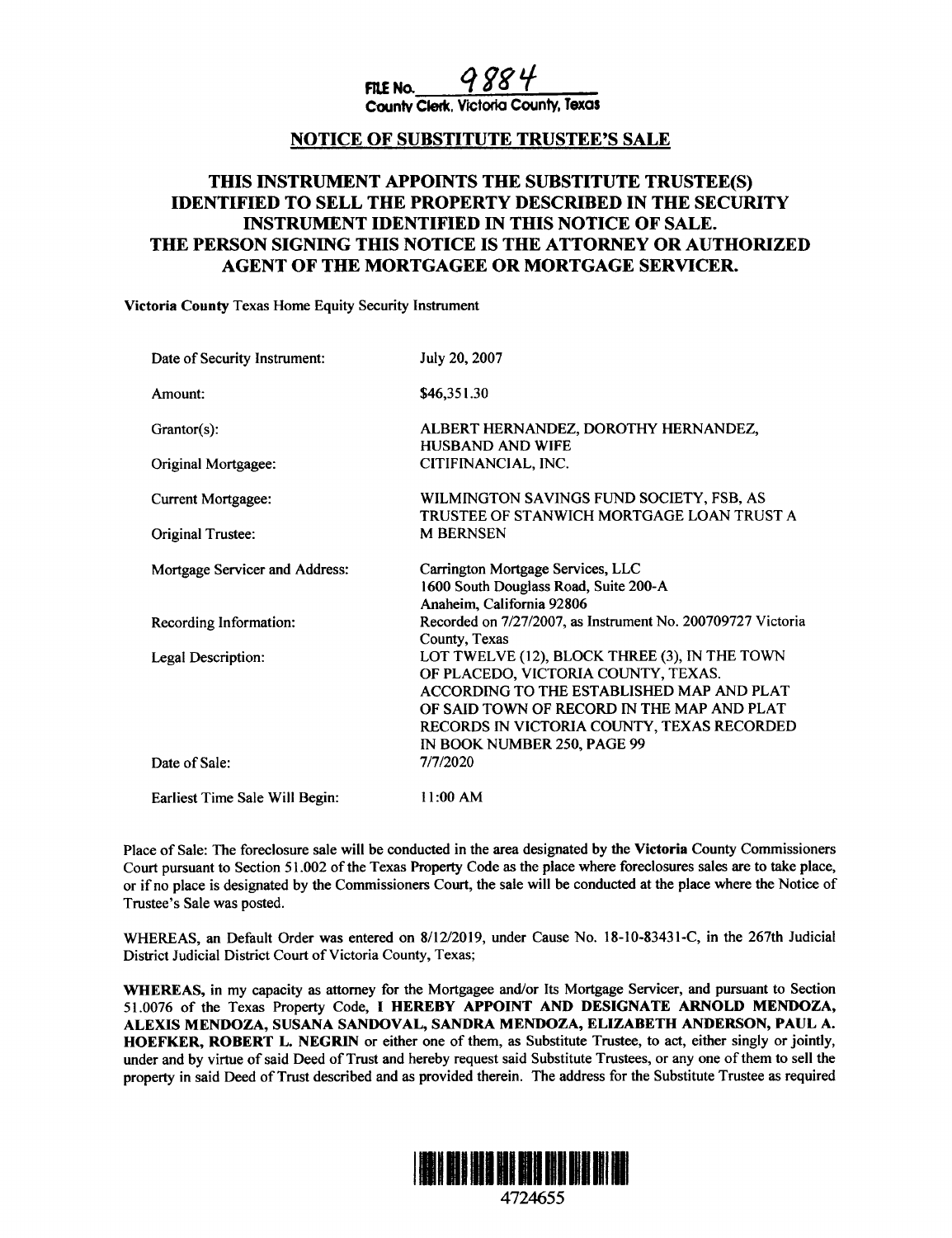by Texas Property Code, Section 51.0075(e) is Aldridge Pite, LLP, 701 N. Post Oak Road, Suite 205, Houston, TX 77024. ( 713) 293- 3618.

The Substitute Trustee will sell the Property by public auction to the highest bidder for cash at the place and date specified. The sale will begin at the earliest time state above or within three (3) hours after that time.

NOTICE IS FURTHER GIVEN that, except to the extent that the Substitute Trustee(s) may bind and obligate the Mortgagors to warrant title to the Property under the terms of the Texas Home Equity Security Instrument, conveyance of the Property shall be made 'AS IS' 'WHERE IS' without any representations and warranties whatsoever, express or implied, and subject to all matters of record affecting the Property. If the sale is set aside for any reason, the Purchaser at the sale shall be entitled only to <sup>a</sup> return of funds paid. The Purchaser shall have no further recourse against the Mortgagor, the Mortgagee, or the Mortgagee's Attorney.

Assert and protect your rights as <sup>a</sup> member of the armed forces of the United States. If you are or your spouse is serving on active military duty, including active military duty as <sup>a</sup> member of the Texas National Guard or the National Guard of another state or as a member of a reserve component of the armed forces of the United States, please send written notice of the active duty military service to the sender of the notice immediately.

EXECUTED in multiple originals on 6/2/2020.

m**pforp**fer By:

Paul A. Hoefker, Attorney Robert L. Negrin, Attorney Aldridge Pite, LLP 701 N. Post Oak Road, Suite 205 Houston, TX 77024

Return to: ALDRIDGE PITE, LLP 4375 JUTLAND DR., SUITE 200 P.O. BOX 17935 SAN DIEGO, CA 92177-0935 FAX #: 619-590-1385 866-931-0036

COMPLAINTS REGARDING THE SERVICING OF YOUR MORTGAGE SHOULD BE SENT TO THE DEPARTMENT OF SAVINGS AND MORTGAGE LENDING, 2601 NORTH LAMAR, SUITE 201, AUSTIN, TX 78705. A TOLL-FREE CONSUMER HOTLINE IS AVAILABLE AT 877-276-5550

FILED  $10$ 2020 JUN 15 P 12:05

**VRIA COUNTY, TEXAS** 

TS Number: 071562-TX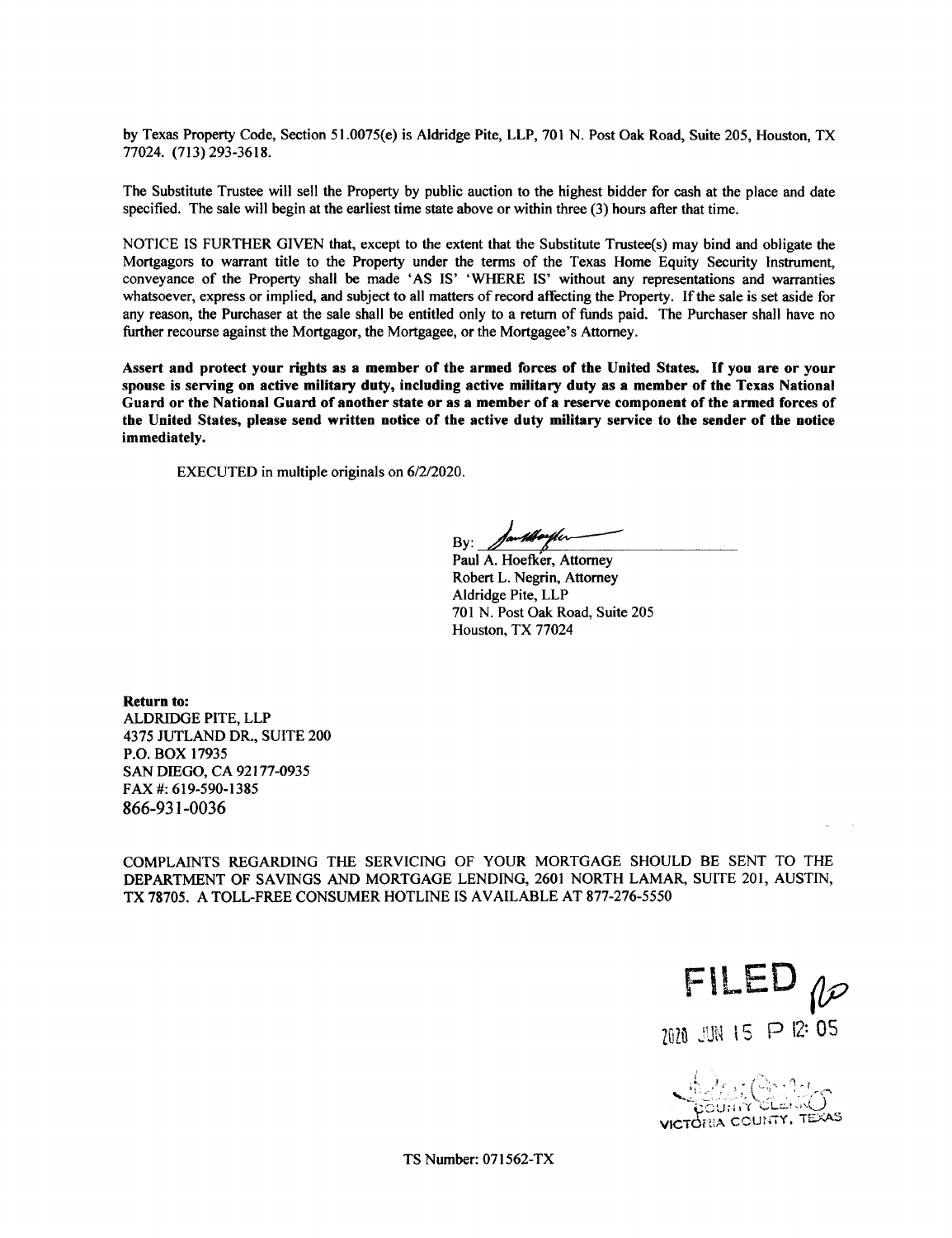



**Notice of Trustee's Sale** 

Date: June  $1/6$ , 2020

Trustee: Stephen A. Beal

2020 JUN 16 P 2:29

Street Address for Trustee: PO BOX 195607 Dallas, TX 75219

Current Owner and Holder of the Note and Deed of Trust: BP-Residential, L.L.C.

Obligation: Real Estate Lien Note dated September 12, 2007, from Maker, Mr. Miguel to Payee, BP-Residential, L.L.C., in the original principal amount of \$53,500.00 Ocampo

Deed of Trust

Date: September 12, 2007

Recording Information: Filed on September 13, 2007, and recorded under document number 200711993 Official Public Records of VICTORIA County, Texas

Grantor: Mr. Miguel Ocampo and Ms. Maribel Ocampo

Trustee: Stephen A. Beal

Beneficiary: BP-Residential, L.L.C.

- BEING Lot Number Four (4), in Block Number One (1), of COLEMAN Property: SUBDIVISION, an addition to the City of Victoria, Victoria County, Texas, according to the established map and plat of said addition of record in Volume 1, Page 45 of the Plat Records of Victoria County, Texas, to which reference is heremade for descriptive purposes.
- SUBJECT, HOWEVER, to those certain restrictions and conditions of record in Volume 260, Page 190, Deed Records, Victoria County, Texas, reference to which is heremade for all purposes.
- SUBJECT FURTHER to an easement and/or right-of-way as set forth and granted to Texas Central Power Company from J.F. Welder, by instrument dated August 10, 1926, and recorded in Volume 111, Page 209 of the Deed Records of Victoria County, Texas.
- SUBJECT FURTHER to a five foot (5') utility easement across the rear of said property herein covered and shown by the map and plat of record in Volume 1, Page 45 of the Plat Records of Victoria County, Texas.

Date of Sale (first Tuesday of month): July 7, 2020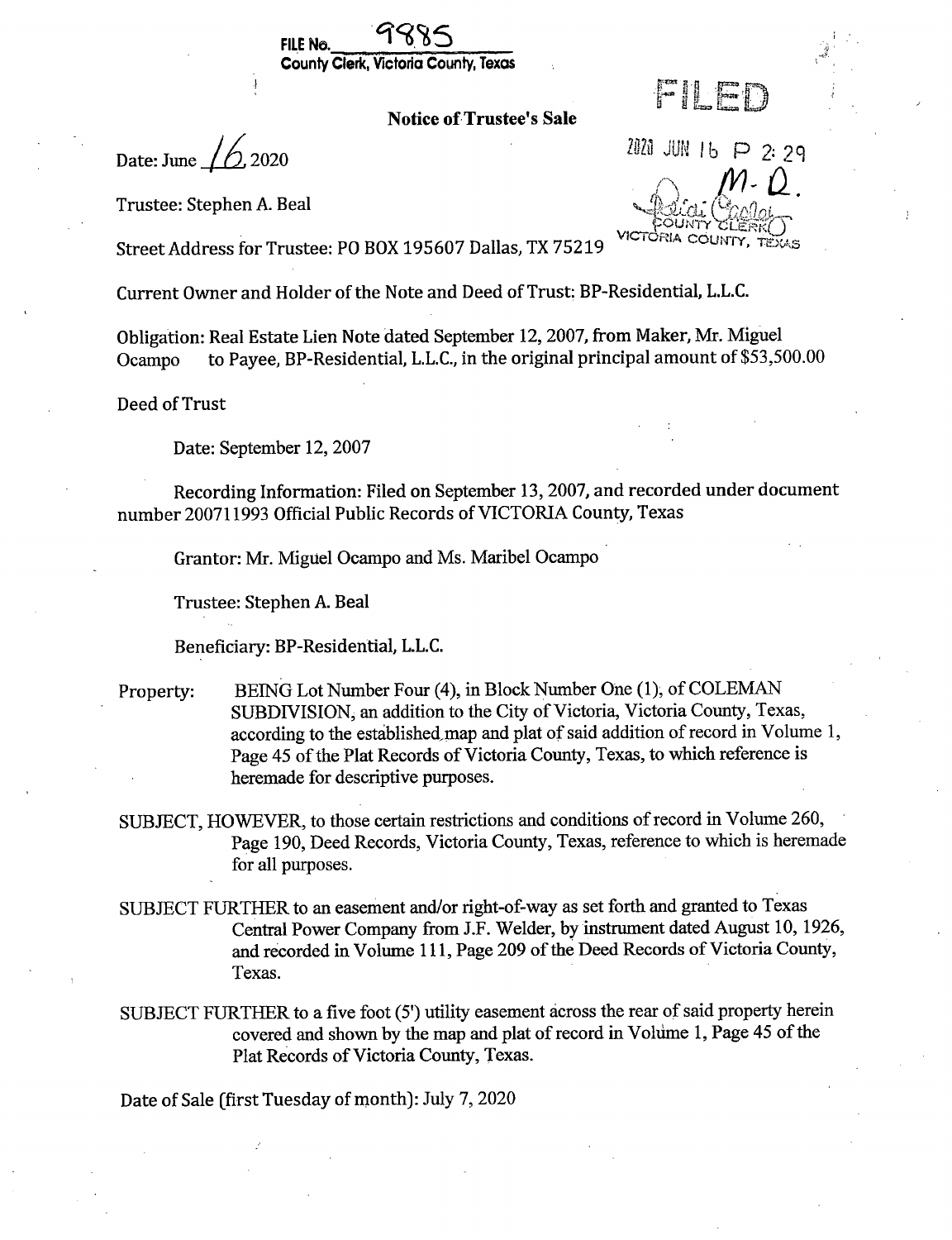Time of Sale: The sale will begin no earlier than 10:00 AM, and no later than three hours thereafter.

## Place of Sale: Victoria County Courthouse

Default has occurred under the Deed of Trust. The current owner and holder of the Real Estate Lien Note and the Deed of Trust has instructed the Trustee to offer the Property for sale toward the satisfaction of the Real Estate Lien Note, by a nonjudicial foreclosure sale in accordance with the power of sale granted by the Deed of Trust.

Notice is given that on the Date of Sale, the Trustee will offer the Property for sale at public auction at the Place of Sale, to the highest bidder for cash, "AS IS", without any express or implied warranties, except warranties of title.

Terms of Sale. The sale will be conducted as a public auction to the highest bidder. If the highest bidder is someone other than the Lender, the purchase price will be payable in cash or its equivalent, at the discretion of the Trustee, and will be payable immediately on acceptance of the bid by the Trustee. If the Lender is the highest bidder, payment will be by a credit on the Obligation, as permitted by the Deed of Trust.

Those persons and entities desiring to purchase the Property at the public auction, other than the Lender, will need to demonstrate their ability to pay cash on acceptance of the bid by the Trustee.

The sale will be made expressly subject to any title matters set forth in the Deed of Trust, but prospective bidders are reminded that by law the sale will necessarily be made subject to all prior matters of record affecting the Property, if any, to the extent that they remain in force and effect and have not been subordinated to the Deed of Trust. The sale shall not cover any part of the Property that has been released from the lien of the Deed of Trust, as shown in the public records of the county where the Property is located. Prospective bidders are strongly urged to examine the applicable public records to determine the nature and extent of such matters, if any.

The Trustee may sell the Property in one or more parcels and/or sell all or only part of the Property.

Pursuant to section 51.009 of the Texas Property Code, the Property will be sold in "as is, where is" condition, without any express or implied warranties, except as to the warranties of title (if any) provided for under the Deed of Trust. Prospective bidders are advised to conduct an independent investigation of the nature and physical condition of the Property.

Pursuant to section 51.0075 of the Texas Property Code, the Trustee reserves the right to set further reasonable conditions for conducting the sale. Any such further conditions shall be announced before bidding is opened for the first sale of the day held by the Trustee.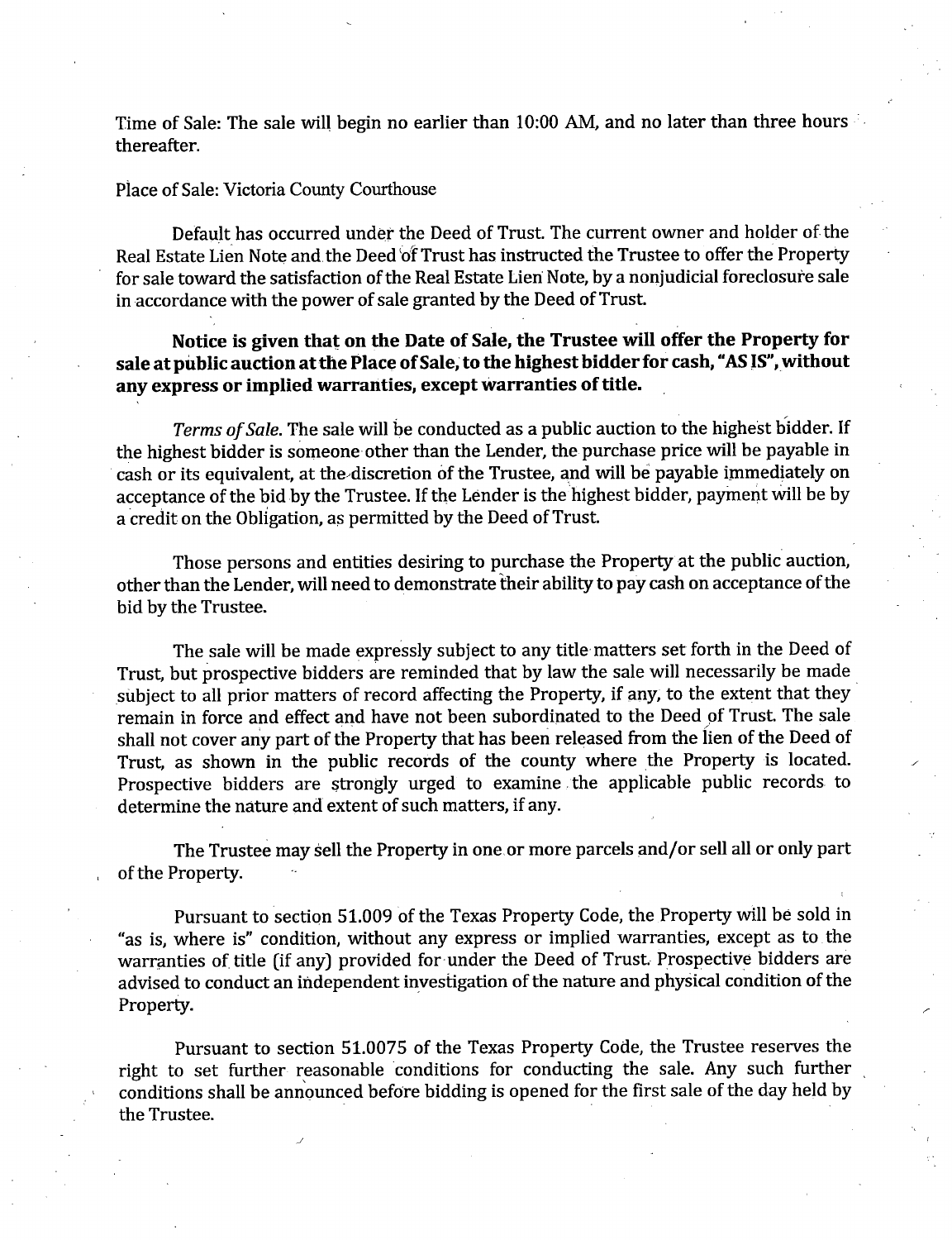"Assert and protect your rights as a member of the armed forces of the United States. If you are or your spouse is serving on active military duty, including active duty as a member of the Texas National Guard or the National Guard of another state or as a member of a reserve component of the armed forces of the United States, please send written notice of the active duty military service to the sender of this notice immediately."

STEPHEN A. BEAL, TRUSTEE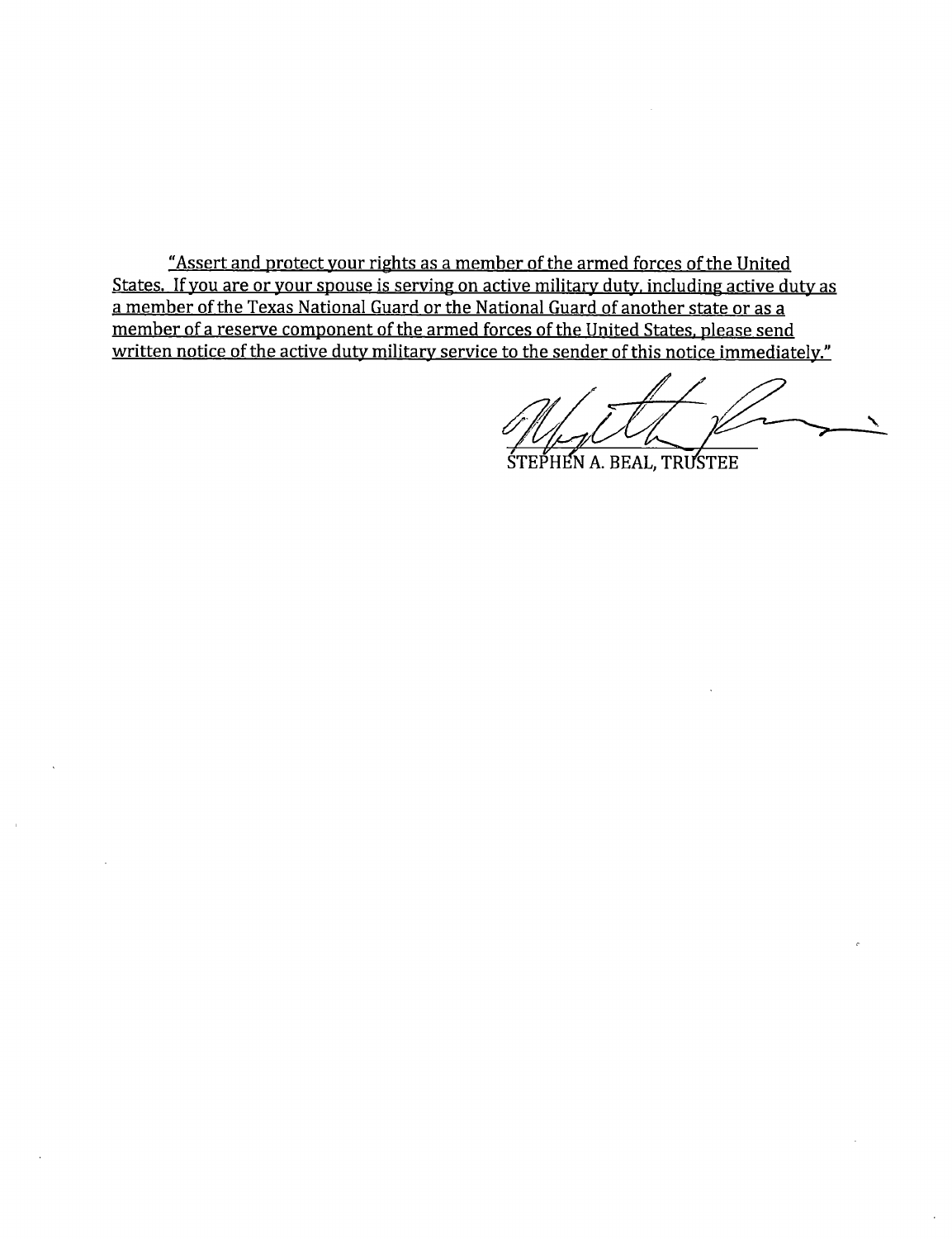

**Notice of Trustee's Sale** 

Date: June  $\frac{1}{2}$ , 2020

ria colin

2020 JUN 16

Trustee: Stephen A. Beal

Street Address for Trustee: PO Box 195607, Dallas County, Texas 75219

Current Owner and Holder of the Note and Deed of Trust: BP-Residential, L.L.C.

Obligation: Real Estate Lien Note dated July 17, 2019, from Maker, Marcos John Barelas and to Payee, BP-Residential, L.L.C., in the original principal amount Jacklynn Marie Sanchez of \$1,200,000.00

Deed of Trust

Date: July 17, 2019

Recording Information: Filed on August 1, 2019, and recorded under document number 201908631 Official Public Records of VICTORIA County, Texas

Grantor: Marcos John Barelas and Jacklynn Marie Sanchez

Trustee: Stephen A. Beal

Beneficiary: BP-Residential, L.L.C.

BEING Lot Number Nine (9), in Block Number Six (6), of MAYFAIR Property: TERRACE, an addition to the City of Victoria, Victoria County, Texas, according to the established map and plat of said addition of record in Volume 3, Page 23 of the Plat Records of Victoria County, Texas, to which reference is here made for descriptive purposes

Date of Sale (first Tuesday of month): July 7, 2020

Time of Sale: The sale will begin no earlier than 10:00 AM, and no later than three hours thereafter.

Place of Sale: Victoria County Courthouse

Default has occurred under the Deed of Trust. The current owner and holder of the Real Estate Lien Note and the Deed of Trust has instructed the Trustee to offer the Property for sale toward the satisfaction of the Real Estate Lien Note, by a nonjudicial foreclosure sale in accordance with the power of sale granted by the Deed of Trust.

Notice is given that on the Date of Sale, the Trustee will offer the Property for sale at public auction at the Place of Sale, to the highest bidder for cash, "AS IS", without any express or implied warranties, except warranties of title.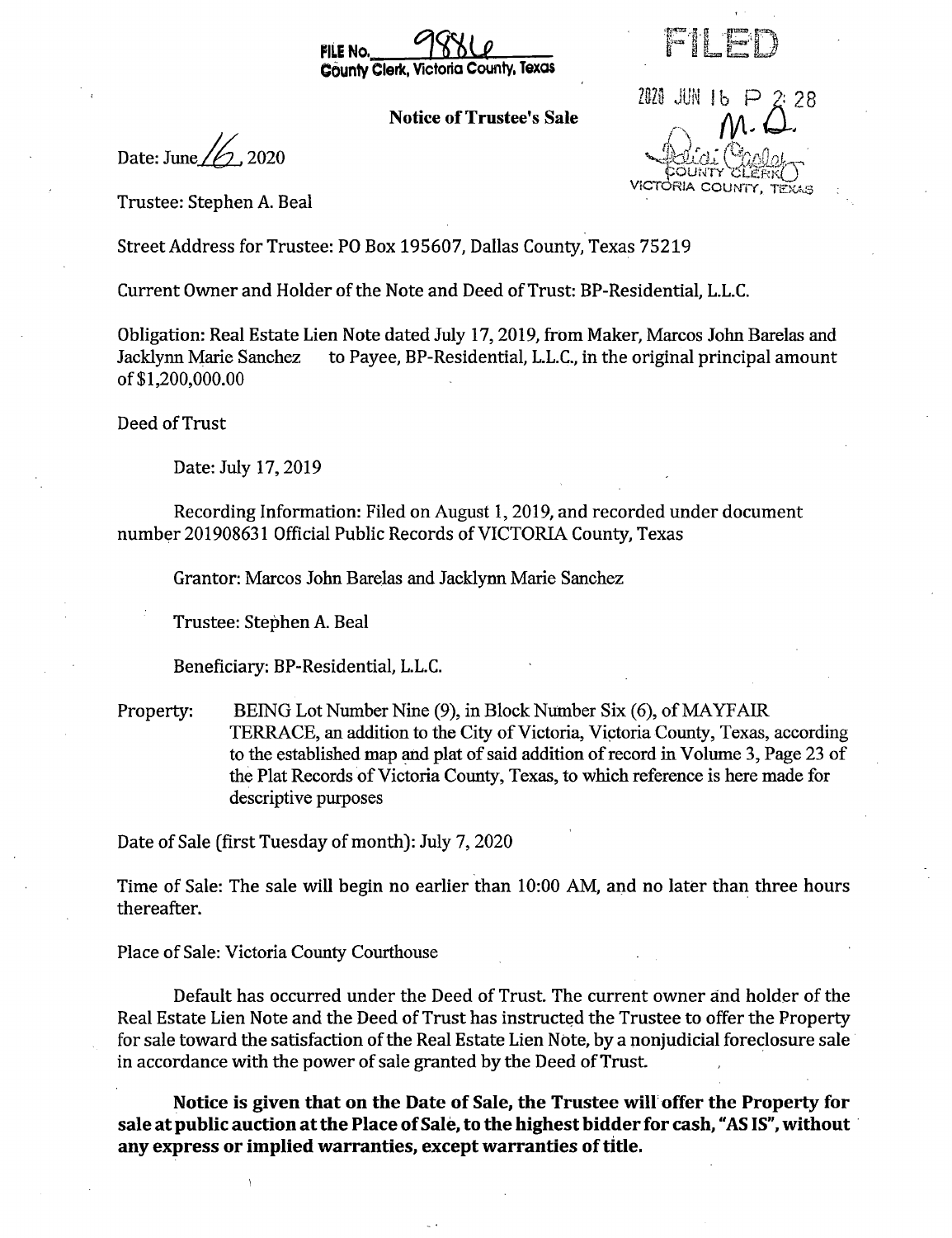Terms of Sale. The sale will be conducted as a public auction to the highest bidder. If the highest bidder is someone other than the Lender, the purchase price will be payable in cash or its equivalent, at the discretion of the Trustee, and will be payable immediately on acceptance of the bid by the Trustee. If the Lender is the highest bidder, payment will be by a credit on the Obligation, as permitted by the Deed of Trust.

Those persons and entities desiring to purchase the Property at the public auction, other than the Lender, will need to demonstrate their ability to pay cash on acceptance of the bid by the Trustee.

The sale will be made expressly subject to any title matters set forth in the Deed of Trust, but prospective bidders are reminded that by law the sale will necessarily be made subject to all prior matters of record affecting the Property, if any, to the extent that they remain in force and effect and have not been subordinated to the Deed of Trust. The sale shall not cover any part of the Property that has been released from the lien of the Deed of Trust, as shown in the public records of the county where the Property is located. Prospective bidders are strongly urged to examine the applicable public records to determine the nature and extent of such matters, if any.

The Trustee may sell the Property in one or more parcels and/or sell all or only part of the Property.

Pursuant to section 51.009 of the Texas Property Code, the Property will be sold in "as is, where is" condition, without any express or implied warranties, except as to the warranties of title (if any) provided for under the Deed of Trust. Prospective bidders are advised to conduct an independent investigation of the nature and physical condition of the Property.

Pursuant to section 51.0075 of the Texas Property Code, the Trustee reserves the right to set further reasonable conditions for conducting the sale. Any such further conditions shall be announced before bidding is opened for the first sale of the day held by the Trustee.

"Assert and protect your rights as a member of the armed forces of the United States. If you are or your spouse is serving on active military duty, including active duty as a member of the Texas National Guard or the National Guard of another state or as a member of a reserve component of the armed forces of the United States, please send written notice of the active duty military service to the sender of this notice immediately."

STEPHEN A. BEAL, 'TRUSTEE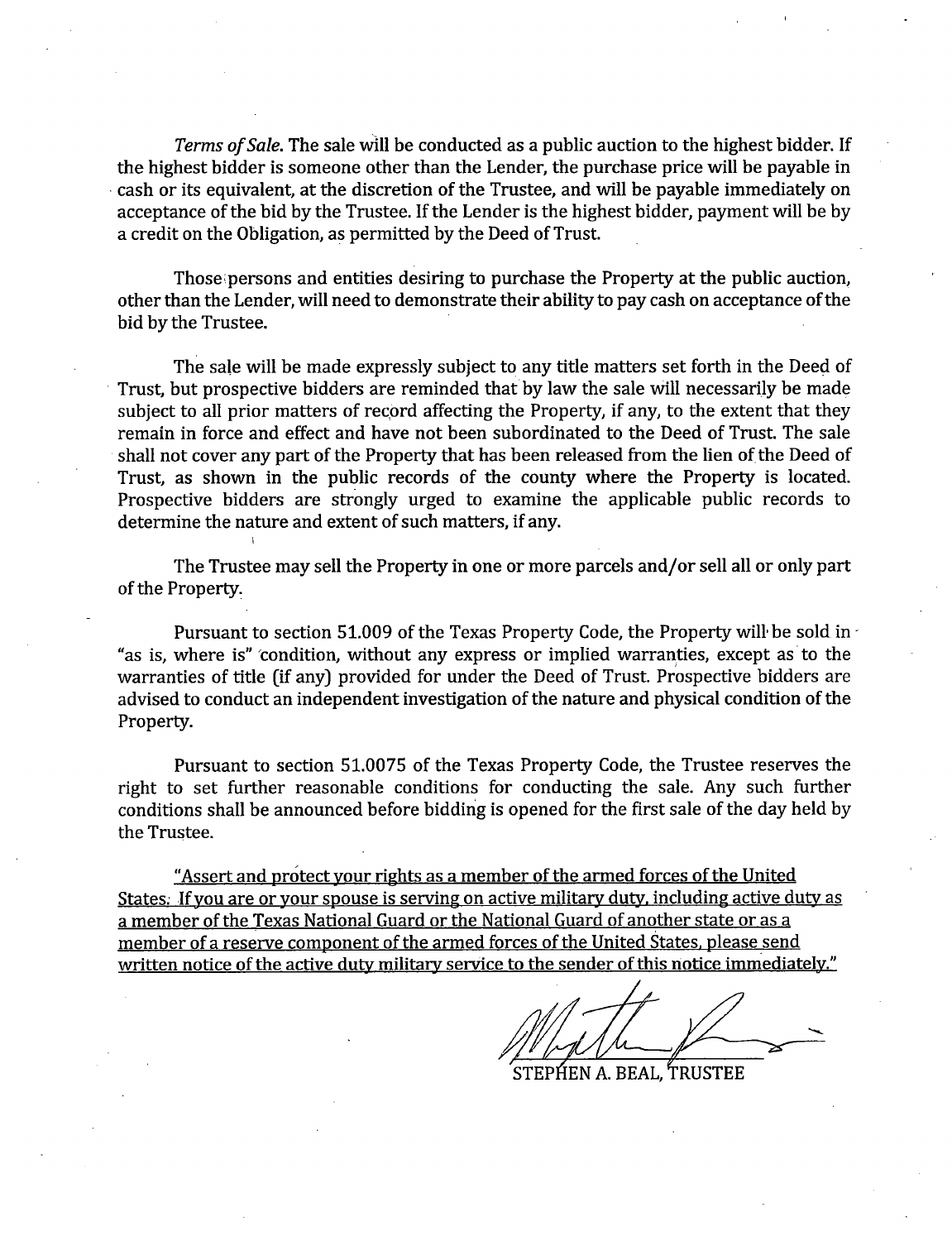

## **Notice of Trustee's Sale**

FILE

2020 JUN 16 P 2 24  $M \cdot \Omega$ 

ſ

Date: June

Trustee: Stephen A. Beal

Street Address for Trustee: PO BOX 195607 Dallas, TX 75219

Current Owner and Holder of the Note and Deed of Trust: BP-Residen

Obligation: Real Estate Lien Note dated April 22, 2019, from Maker, Jessica Llazmin Ramos to Payee, BP-Residential, L.L.C., in the original principal amount of \$52,500.00

Deed of Trust

Date: April 22, 2019

Recording Information: Filed on April 29, 2019, and recorded under document number 201904783 Official Public Records of VICTORIA County, Texas

Grantor: Jessica Llazmin Ramos

Trustee: Stephen A. Beal

Beneficiary: BP-Residential, L.L.C.

BEING Lot Number Seven (7) and Eight (8), in Block Number "G", of Property: PUTNEY-MOORE SUBDIVISION, an addition to the City of Victoria, Victoria County, Texas, according to the established map and plat of said addition of record in Volume 2, Page 68 of the Plat Records of Victoria County, Texas, to which reference is here made for descriptive purposes.

Date of Sale (first Tuesday of month): July 7, 2020

Time of Sale: The sale will begin no earlier than 10:00 AM, and no later than three hours thereafter.

Place of Sale: Victoria County Courthouse

Default has occurred under the Deed of Trust. The current owner and holder of the Real Estate Lien Note and the Deed of Trust has instructed the Trustee to offer the Property for sale toward the satisfaction of the Real Estate Lien Note, by a nonjudicial foreclosure sale in accordance with the power of sale granted by the Deed of Trust.

Notice is given that on the Date of Sale, the Trustee will offer the Property for sale at public auction at the Place of Sale, to the highest bidder for cash, "AS IS", without any express or implied warranties, except warranties of title.